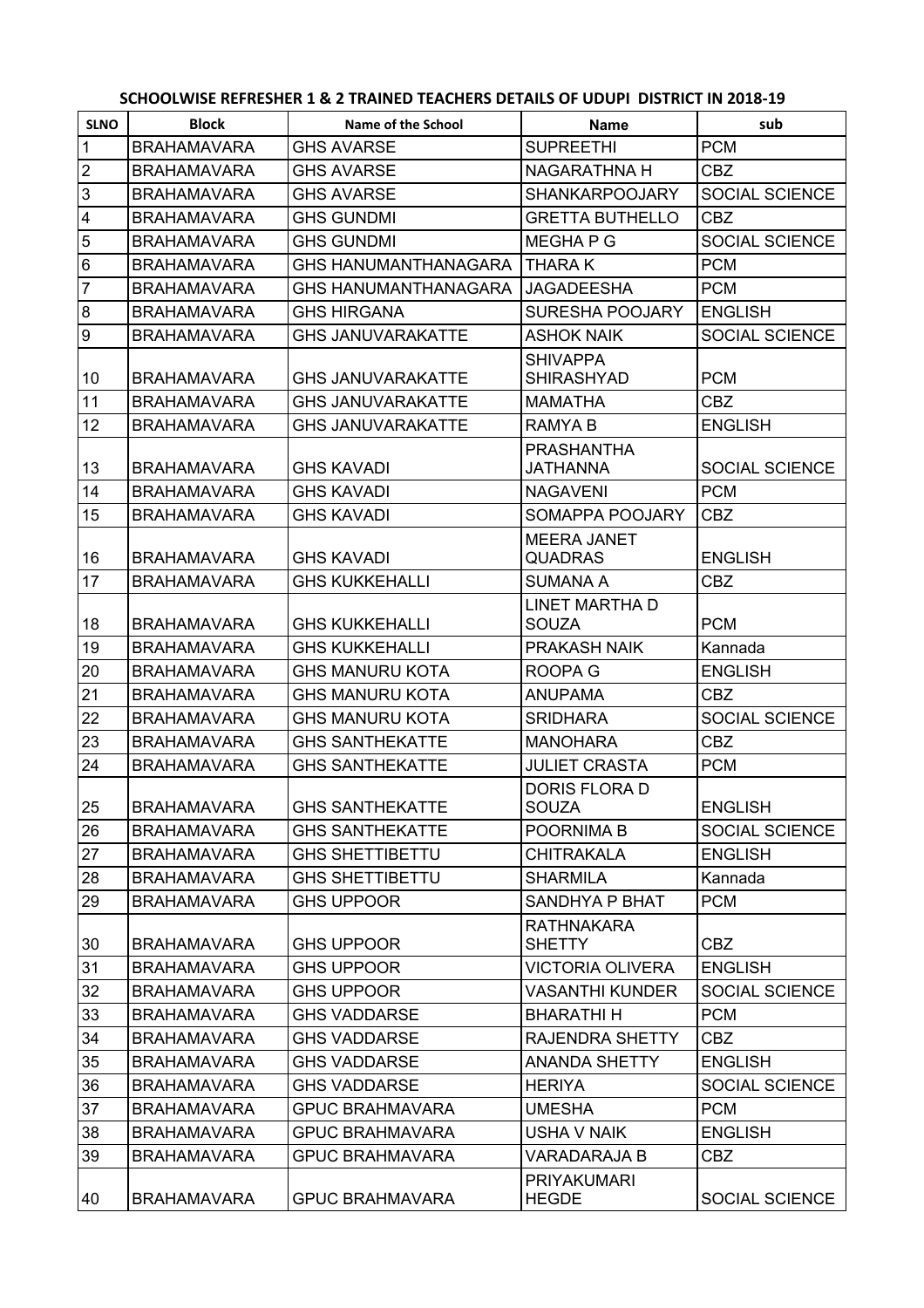| 41 | <b>BRAHAMAVARA</b> | <b>GPUC GOLIYANGADI</b>   | <b>VEENA D BHAT</b>                   | <b>PCM</b>            |
|----|--------------------|---------------------------|---------------------------------------|-----------------------|
| 42 | <b>BRAHAMAVARA</b> | <b>GPUC GOLIYANGADI</b>   | <b>PREMA</b>                          | <b>CBZ</b>            |
| 43 | <b>BRAHAMAVARA</b> | <b>GPUC GOLIYANGADI</b>   | <b>JYOTHI</b>                         | <b>SOCIAL SCIENCE</b> |
| 44 | <b>BRAHAMAVARA</b> | <b>GPUC KARJE</b>         | <b>SHAKILA</b>                        | <b>PCM</b>            |
| 45 | <b>BRAHAMAVARA</b> | <b>GPUC KARJE</b>         | <b>LAKSHADHINI</b>                    | <b>CBZ</b>            |
| 46 | <b>BRAHAMAVARA</b> | <b>GPUC KARJE</b>         | <b>GAYATHRI</b>                       | <b>ENGLISH</b>        |
| 47 | <b>BRAHAMAVARA</b> | <b>GPUC KARJE</b>         | <b>ROOPA</b>                          | SOCIAL SCIENCE        |
| 48 | <b>BRAHAMAVARA</b> | <b>GPUC KEMMANNU</b>      | <b>VANDANA</b>                        | <b>PCM</b>            |
| 49 | <b>BRAHAMAVARA</b> | <b>GPUC KEMMANNU</b>      | <b>SHANKARA ACHARY</b>                | CBZ                   |
| 50 | <b>BRAHAMAVARA</b> | <b>GPUC KEMMANNU</b>      | <b>VINAYA</b>                         | SOCIAL SCIENCE        |
| 51 | <b>BRAHAMAVARA</b> | <b>GPUC KOKKARNE</b>      | NAGARAJA K A                          | <b>PCM</b>            |
| 52 | <b>BRAHAMAVARA</b> | <b>GPUC KOKKARNE</b>      | PRATHIMA V K                          | <b>CBZ</b>            |
|    |                    |                           | <b>SHRILATHA</b>                      |                       |
| 53 | <b>BRAHAMAVARA</b> | <b>GPUC KOKKARNE</b>      | SOMAYAJI                              | <b>ENGLISH</b>        |
| 54 | <b>BRAHAMAVARA</b> | <b>GPUC KOKKARNE</b>      | <b>BABY BAI</b>                       | <b>SOCIAL SCIENCE</b> |
| 55 | <b>BRAHAMAVARA</b> | <b>GPUC THENKANIDIYUR</b> | SUCHETHAUR                            | <b>CBZ</b>            |
| 56 | <b>BRAHAMAVARA</b> | <b>GPUC THENKANIDIYUR</b> | <b>MEENAKSHIS</b>                     | Music                 |
| 57 | <b>BYNDOORU</b>    | <b>GHS ALOORU</b>         | <b>UDAYA SHETTY</b>                   | SOCIAL SCIENCE        |
| 58 | <b>BYNDOORU</b>    | <b>GHS ALOORU</b>         | <b>ROHINI MAIYA</b>                   | <b>ENGLISH</b>        |
| 59 | <b>BYNDOORU</b>    | <b>GHS GUJJADI</b>        | <b>SHARATH</b>                        | <b>CBZ</b>            |
| 60 | <b>BYNDOORU</b>    | <b>GHS GUJJADI</b>        | <b>BHARATI</b>                        | SOCIAL SCIENCE        |
| 61 | <b>BYNDOORU</b>    | <b>GHS HAKLADI</b>        | <b>SUJATHA SHETTY</b>                 | <b>PCM</b>            |
| 62 | <b>BYNDOORU</b>    | <b>GHS HAKLADI</b>        | <b>RIYA CRASTO</b>                    | <b>PCM</b>            |
| 63 | <b>BYNDOORU</b>    | <b>GHS HAKLADI</b>        | <b>CHETANA J RAO</b>                  | <b>CBZ</b>            |
|    |                    |                           |                                       |                       |
| 64 | <b>BYNDOORU</b>    | <b>GHS HAKLADI</b>        | PRATHIMA NAYAK K                      | <b>ENGLISH</b>        |
|    |                    |                           | <b>RAMACHANDRA</b>                    |                       |
| 65 | <b>BYNDOORU</b>    | <b>GHS MARAVANTHE</b>     | <b>DEVADIG</b>                        | <b>PCM</b>            |
| 66 | <b>BYNDOORU</b>    | <b>GHS MARAVANTHE</b>     | <b>CHANDRA D</b>                      | SOCIAL SCIENCE        |
| 67 | <b>BYNDOORU</b>    | <b>GHS MARAVANTHE</b>     | YASHODHA<br><b>KARANING</b>           | Hindi                 |
| 68 | <b>BYNDOORU</b>    | <b>GHS TALLURU</b>        | PRAKASH SHETTY                        | <b>PCM</b>            |
| 69 | <b>BYNDOORU</b>    | <b>GHS TALLURU</b>        | <b>RAJEEVI</b>                        | <b>CBZ</b>            |
| 70 | <b>BYNDOORU</b>    | <b>GHS UPPINAKUDRU</b>    | DHANANJAY V NAIK                      | SOCIAL SCIENCE        |
| 71 | <b>BYNDOORU</b>    | <b>GHS UPPINAKUDRU</b>    | <b>SHREEKALA</b>                      | <b>PCM</b>            |
| 72 | <b>BYNDOORU</b>    | <b>GHS UPPINAKUDRU</b>    | NANDA N V                             | Hindi                 |
| 73 | <b>BYNDOORU</b>    | GHS VANDSE                | SHRIDHAR BHATTA                       | <b>PCM</b>            |
| 74 | <b>BYNDOORU</b>    | <b>GHS VANDSE</b>         | <b>PREMA</b>                          | <b>ENGLISH</b>        |
|    |                    |                           | VASANTHARAJ                           |                       |
| 75 | <b>BYNDOORU</b>    | <b>GHS VANDSE</b>         | <b>SHETTY</b>                         | SOCIAL SCIENCE        |
| 76 | <b>BYNDOORU</b>    | <b>GPUC BYNDOOR</b>       | <b>MANGAL JYOTHI</b>                  | <b>PCM</b>            |
| 77 | <b>BYNDOORU</b>    | <b>GPUC BYNDOOR</b>       | <b>MUKTA B</b><br><b>BOMMANAYAKAN</b> | <b>CBZ</b>            |
| 78 | <b>BYNDOORU</b>    | <b>GPUC BYNDOOR</b>       | <b>RAJAPPA V</b>                      | <b>ENGLISH</b>        |
| 79 | <b>BYNDOORU</b>    | <b>GPUC BYNDOOR</b>       | NALINI V NAYAK                        | SOCIAL SCIENCE        |
|    |                    |                           | <b>NAGAVENI G</b>                     |                       |
| 80 | <b>BYNDOORU</b>    | <b>GPUC SHIRURU</b>       | <b>PATGAR</b>                         | <b>PCM</b>            |
| 81 | <b>BYNDOORU</b>    | <b>GPUC SHIRURU</b>       | SHREEDEVI B                           | <b>PCM</b>            |
| 82 | <b>BYNDOORU</b>    | <b>GPUC SHIRURU</b>       | <b>VENKATRAMAN</b><br><b>MOGER</b>    | SOCIAL SCIENCE        |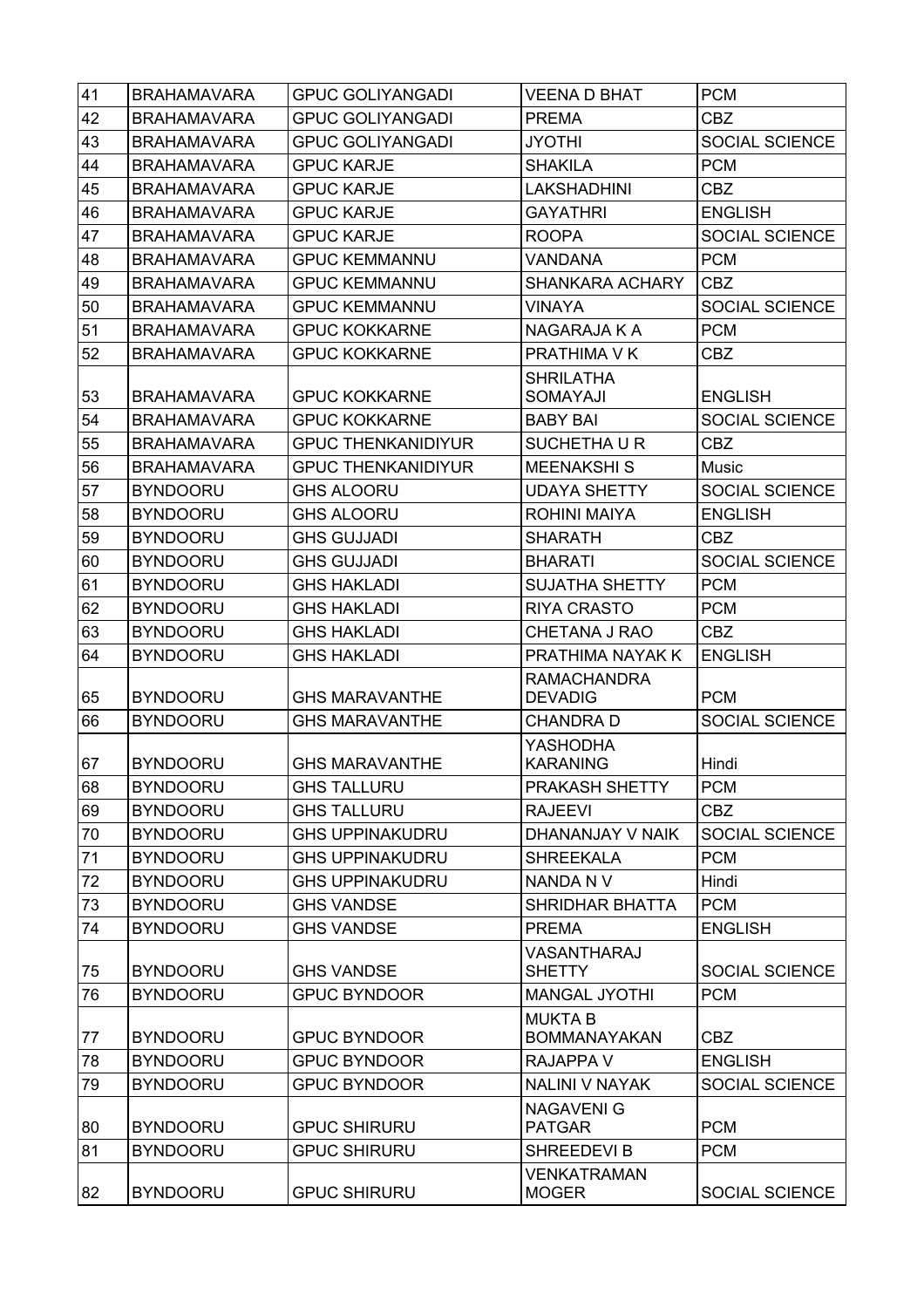| 83  | <b>BYNDOORU</b> | <b>GPUC SHIRURU</b>          | <b>TRUPTI V NAYAK</b>                | <b>ENGLISH</b>            |
|-----|-----------------|------------------------------|--------------------------------------|---------------------------|
|     |                 |                              | <b>SEETHARAMA</b>                    |                           |
| 84  | <b>BYNDOORU</b> | <b>GPUC UPPUNDA</b>          | <b>MOGAVEERA</b>                     | <b>PCM</b>                |
| 85  | <b>BYNDOORU</b> | <b>GPUC UPPUNDA</b>          | LALITHA G S                          | <b>CBZ</b>                |
| 86  | <b>BYNDOORU</b> | <b>GPUC UPPUNDA</b>          | <b>GANESH K GOWDA</b>                | SOCIAL SCIENCE            |
| 87  | <b>KARKALA</b>  | <b>GHS CHOWKIANGADI MALA</b> | ANANDA PARAVA                        | <b>PCM</b>                |
| 88  | <b>KARKALA</b>  | <b>GHS CHOWKIANGADI MALA</b> | <b>RAMARAYA</b>                      | <b>CBZ</b>                |
| 89  | <b>KARKALA</b>  | <b>GHS CHOWKIANGADI MALA</b> | <b>JYOTHI</b>                        | Kannada                   |
| 90  | <b>KARKALA</b>  | <b>GHS HIRGANA</b>           | <b>BABURAYA KAMATH</b>               | <b>PCM</b>                |
| 91  | <b>KARKALA</b>  | <b>GHS HIRGANA</b>           | <b>SHALINI MENDON B</b>              | <b>CBZ</b>                |
|     |                 |                              | VASANTHALAKSHMI                      |                           |
| 92  | <b>KARKALA</b>  | <b>GHS HIRGANA</b>           | Κ                                    | Hindi                     |
| 93  | <b>KARKALA</b>  | <b>GHS HOSMAR</b>            | <b>ANULEKHA</b>                      | SOCIAL SCIENCE            |
| 94  | <b>KARKALA</b>  | <b>GHS HOSMAR</b>            | <b>SHRIMATHI E</b>                   | <b>CBZ</b>                |
| 95  | <b>KARKALA</b>  | <b>GHS HOSMAR</b>            | SWARNALATHA K                        | <b>PCM</b>                |
| 96  | <b>KARKALA</b>  | <b>GHS HOSMAR</b>            | <b>NAGAPPA NAIK</b>                  | Kannada                   |
| 97  | <b>KARKALA</b>  | <b>GHS KABETTU</b>           | <b>SUNITHA NAYAK</b>                 | <b>PCM</b>                |
| 98  | <b>KARKALA</b>  | <b>GHS KABETTU</b>           | <b>GRETTA MARINA</b><br><b>SALIS</b> | <b>CBZ</b>                |
| 99  | <b>KARKALA</b>  | <b>GHS KABETTU</b>           | <b>ABDUL JALEEL</b>                  | <b>Physical Education</b> |
| 100 | <b>KARKALA</b>  | <b>GHS KABETTU</b>           | JAGADISH V KUNDER                    | <b>SOCIAL SCIENCE</b>     |
| 101 | <b>KARKALA</b>  | <b>GHS KALYA</b>             | <b>SHALINI B S</b>                   | SOCIAL SCIENCE            |
| 102 | <b>KARKALA</b>  | <b>GHS KALYA</b>             | <b>RAMA MOGER</b>                    | <b>PCM</b>                |
| 103 | <b>KARKALA</b>  | <b>GHS KALYA</b>             | SATHYAVATHI M                        | <b>CBZ</b>                |
| 104 | <b>KARKALA</b>  | <b>GHS KALYA</b>             | <b>SUCHETHANA P</b>                  | Hindi                     |
| 105 | <b>KARKALA</b>  | <b>GHS KANAJARU</b>          | PRAVIN PINTO                         | <b>PCM</b>                |
| 106 | <b>KARKALA</b>  | <b>GHS KANAJARU</b>          | <b>PRATHIMA</b>                      | <b>CBZ</b>                |
| 107 | <b>KARKALA</b>  | <b>GHS KANAJARU</b>          | <b>SANDHYA</b>                       | SOCIAL SCIENCE            |
| 108 | <b>KARKALA</b>  | <b>GHS KUCHUR</b>            | <b>JAYARAMA N B</b>                  | <b>ENGLISH</b>            |
| 109 | <b>KARKALA</b>  | <b>GHS KUCHUR</b>            | REENA LOBO                           | <b>CBZ</b>                |
|     |                 |                              | <b>SHIVANANDA</b>                    |                           |
| 110 | <b>KARKALA</b>  | <b>GHS KUCHUR</b>            | <b>SHETTY</b>                        | <b>PCM</b>                |
|     |                 |                              | <b>MOHANKUMAR</b>                    |                           |
| 111 | <b>KARKALA</b>  | <b>GHS KUCHUR</b>            | SHETTY B                             | <b>SOCIAL SCIENCE</b>     |
| 112 | <b>KARKALA</b>  | <b>GHS NAKRE</b>             | <b>LATHA B POOJARTHI</b>             | <b>ENGLISH</b>            |
| 113 | <b>KARKALA</b>  | <b>GHS NAKRE</b>             | <b>BENEDICTA PINTO</b>               | <b>PCM</b>                |
|     |                 |                              | <b>MANJUNATHA</b>                    |                           |
| 114 | <b>KARKALA</b>  | <b>GHS NAKRE</b>             | <b>PRABHU</b>                        | <b>SOCIAL SCIENCE</b>     |
| 115 | <b>KARKALA</b>  | <b>GHS NAKRE</b>             | <b>MEENAKSHI</b>                     | Hindi                     |
| 116 | <b>KARKALA</b>  | <b>GHS NALLURU</b>           | <b>SURENDRA</b>                      | <b>CBZ</b>                |
| 117 | <b>KARKALA</b>  | <b>GHS NALLURU</b>           | <b>NALINI</b>                        | <b>PCM</b>                |
| 118 | <b>KARKALA</b>  | <b>GHS NALLURU</b>           | <b>RAVINDRAK</b>                     | Kannada                   |
| 119 | <b>KARKALA</b>  | <b>GHS NALLURU</b>           | LAXMI                                | SOCIAL SCIENCE            |
| 120 | <b>KARKALA</b>  | <b>GHS PERVAJE</b>           | <b>VEENA A</b>                       | <b>SOCIAL SCIENCE</b>     |
|     |                 |                              | <b>JOHN GOLBERT</b>                  |                           |
| 121 | <b>KARKALA</b>  | <b>GHS PERVAJE</b>           | <b>MENEZES</b>                       | <b>PCM</b>                |
| 122 | <b>KARKALA</b>  | <b>GHS PERVAJE</b>           | <b>JATTEPPA SANADI</b>               | <b>SOCIAL SCIENCE</b>     |
|     |                 |                              | NIRMALA GANAPATI                     |                           |
| 123 | <b>KARKALA</b>  | <b>GHS PERVAJE</b>           | <b>BHAT</b>                          | Kannada                   |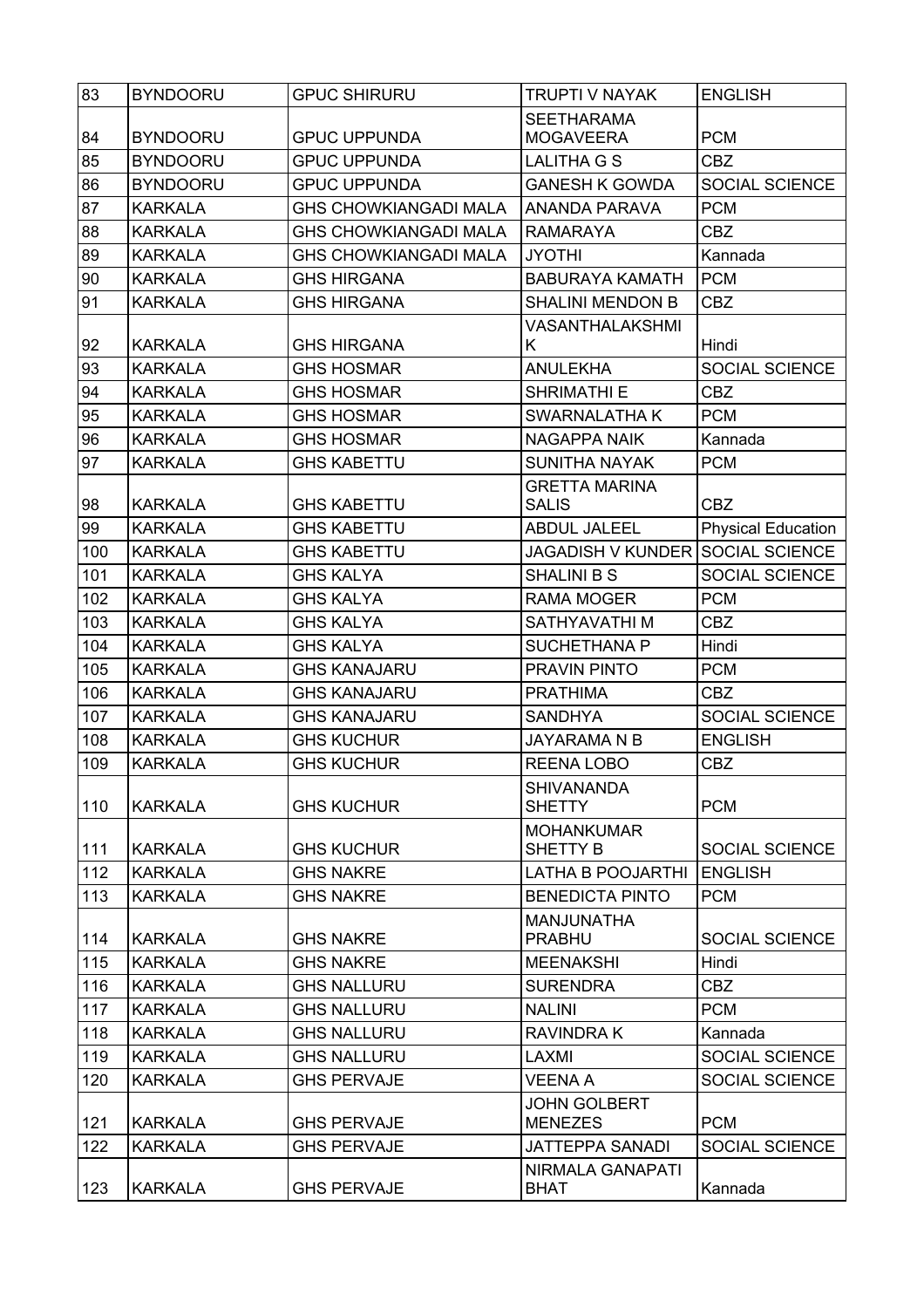| 124 | <b>KARKALA</b> | <b>GHS RENJALA</b>   | <b>MANJUNATH KULAL</b>     | Kannada               |
|-----|----------------|----------------------|----------------------------|-----------------------|
| 125 | <b>KARKALA</b> | <b>GHS RENJALA</b>   | <b>VINAYAK NAIK</b>        | SOCIAL SCIENCE        |
| 126 | <b>KARKALA</b> | <b>GHS RENJALA</b>   | <b>SUNIL</b>               | <b>CBZ</b>            |
| 127 | <b>KARKALA</b> | <b>GHS RENJALA</b>   | <b>VIMALAKSHI M</b>        | <b>PCM</b>            |
| 128 | <b>KARKALA</b> | <b>GHS SHIVAPURA</b> | <b>GURUPRASAD P M</b>      | <b>ENGLISH</b>        |
| 129 | <b>KARKALA</b> | <b>GHS SHIVAPURA</b> | <b>MALLIKA K G</b>         | SOCIAL SCIENCE        |
| 130 | <b>KARKALA</b> | <b>GHS SHIVAPURA</b> | <b>SUJAATHA PRABHU</b>     | <b>PCM</b>            |
| 131 | <b>KARKALA</b> | <b>GHS SHIVAPURA</b> | <b>SHANTHI PAI B</b>       | <b>PCM</b>            |
|     |                |                      | <b>SHIVAPRASAD</b>         |                       |
| 132 | <b>KARKALA</b> | <b>GHS SOODA</b>     | <b>ADIGA</b>               | <b>CBZ</b>            |
| 133 | <b>KARKALA</b> | <b>GHS SOODA</b>     | <b>RAMESH K S</b>          | Hindi                 |
| 134 | <b>KARKALA</b> | <b>GHS SOODA</b>     | <b>MALLIKA K R</b>         | SOCIAL SCIENCE        |
| 135 | <b>KARKALA</b> | <b>GHS SOODA</b>     | <b>VIDYA J K</b>           | <b>PCM</b>            |
| 136 | <b>KARKALA</b> | <b>GHS TELLAR</b>    | <b>REKHA</b>               | <b>PCM</b>            |
| 137 | <b>KARKALA</b> | <b>GHS TELLAR</b>    | <b>INDIRA</b>              | <b>CBZ</b>            |
| 138 | <b>KARKALA</b> | <b>GHS TELLAR</b>    | Shivaraj K M               | SOCIAL SCIENCE        |
| 139 | <b>KARKALA</b> | <b>GHS TELLAR</b>    | <b>Celine Nancy Martis</b> | <b>ENGLISH</b>        |
| 140 | <b>KARKALA</b> | <b>GHS YARLAPADY</b> | Chethana                   | <b>CBZ</b>            |
| 141 | <b>KARKALA</b> | <b>GHS YARLAPADY</b> | Prakash Bhat M             | <b>PCM</b>            |
| 142 | <b>KARKALA</b> | <b>GHS YARLAPADY</b> | Ramesha Kulala N           | Kannada               |
| 143 | <b>KARKALA</b> | <b>GHS YARLAPADY</b> | Shailaja Hegde             | Hindi                 |
| 144 | <b>KARKALA</b> | <b>GPUC BAILOORU</b> | <b>Harish Shetty</b>       | <b>PCM</b>            |
| 145 | <b>KARKALA</b> | <b>GPUC BAILOORU</b> | Shantala G Jainbogar       | <b>ENGLISH</b>        |
| 113 | <b>KARKALA</b> | <b>GPUC BAILOORU</b> | Jyothi                     | <b>CBZ</b>            |
| 147 | <b>KARKALA</b> | <b>GPUC BAILOORU</b> | Shankari Hegde             | SOCIAL SCIENCE        |
| 148 | <b>KARKALA</b> | <b>GPUC BAJAGOLI</b> | Girishchandra              | <b>PCM</b>            |
| 149 | <b>KARKALA</b> | <b>GPUC BAJAGOLI</b> | Vanishri Rao               | <b>CBZ</b>            |
| 150 | <b>KARKALA</b> | <b>GPUC BAJAGOLI</b> | Sathish Adiga Y            | <b>ENGLISH</b>        |
| 151 | <b>KARKALA</b> | <b>GPUC BAJAGOLI</b> | Linganagouda Patil         | <b>SOCIAL SCIENCE</b> |
| 152 | <b>KARKALA</b> | <b>GPUC BELMAN</b>   | Malathi Pai                | Hindi                 |
| 153 | <b>KARKALA</b> | <b>GPUC BELMAN</b>   | Sujatha Kumari H A         | <b>CBZ</b>            |
| 154 | <b>KARKALA</b> | <b>GPUC BELMAN</b>   | Laxmi G Naik               | SOCIAL SCIENCE        |
| 155 | <b>KARKALA</b> | <b>GPUC BELMAN</b>   | Basavaraj Kotnalli         | SOCIAL SCIENCE        |
| 156 | <b>KARKALA</b> | <b>GPUC HEBRI</b>    | Dinesh Shettigar           | <b>PCM</b>            |
| 157 | <b>KARKALA</b> | <b>GPUC HEBRI</b>    | Jagadish Bhandary          | <b>CBZ</b>            |
| 158 | <b>KARKALA</b> | <b>GPUC HEBRI</b>    | Shashidhara Shetty         | <b>ENGLISH</b>        |
| 159 | <b>KARKALA</b> | <b>GPUC HEBRI</b>    | Shamu Naik                 | SOCIAL SCIENCE        |
| 160 | <b>KARKALA</b> | <b>GPUC KARKALA</b>  | Geetha Rao                 | SOCIAL SCIENCE        |
| 161 | <b>KARKALA</b> | <b>GPUC KARKALA</b>  | Soumya R Nayak             | <b>PCM</b>            |
| 162 | <b>KARKALA</b> | <b>GPUC KARKALA</b>  | Muralidhara Prabhu Y       | CBZ                   |
| 163 | <b>KARKALA</b> | <b>GPUC KARKALA</b>  | Annapurna M B              | Hindi                 |
| 164 | <b>KARKALA</b> | <b>GPUC KUKKUJE</b>  | Prameela Serigarthy        | Kannada               |
| 165 | <b>KARKALA</b> | <b>GPUC KUKKUJE</b>  | Jayaprakash                | <b>PCM</b>            |
| 166 | <b>KARKALA</b> | <b>GPUC KUKKUJE</b>  | Malathi G                  | <b>CBZ</b>            |
| 167 | <b>KARKALA</b> | <b>GPUC KUKKUJE</b>  | Shankara Billava           | <b>ENGLISH</b>        |
| 168 | <b>KARKALA</b> | <b>GPUC MUNIYALU</b> | Nagavalli S                | SOCIAL SCIENCE        |
| 169 | <b>KARKALA</b> | <b>GPUC MUNIYALU</b> | Manjunatha                 | <b>PCM</b>            |
| 170 | <b>KARKALA</b> | <b>GPUC MUNIYALU</b> | Savitha Y B                | <b>CBZ</b>            |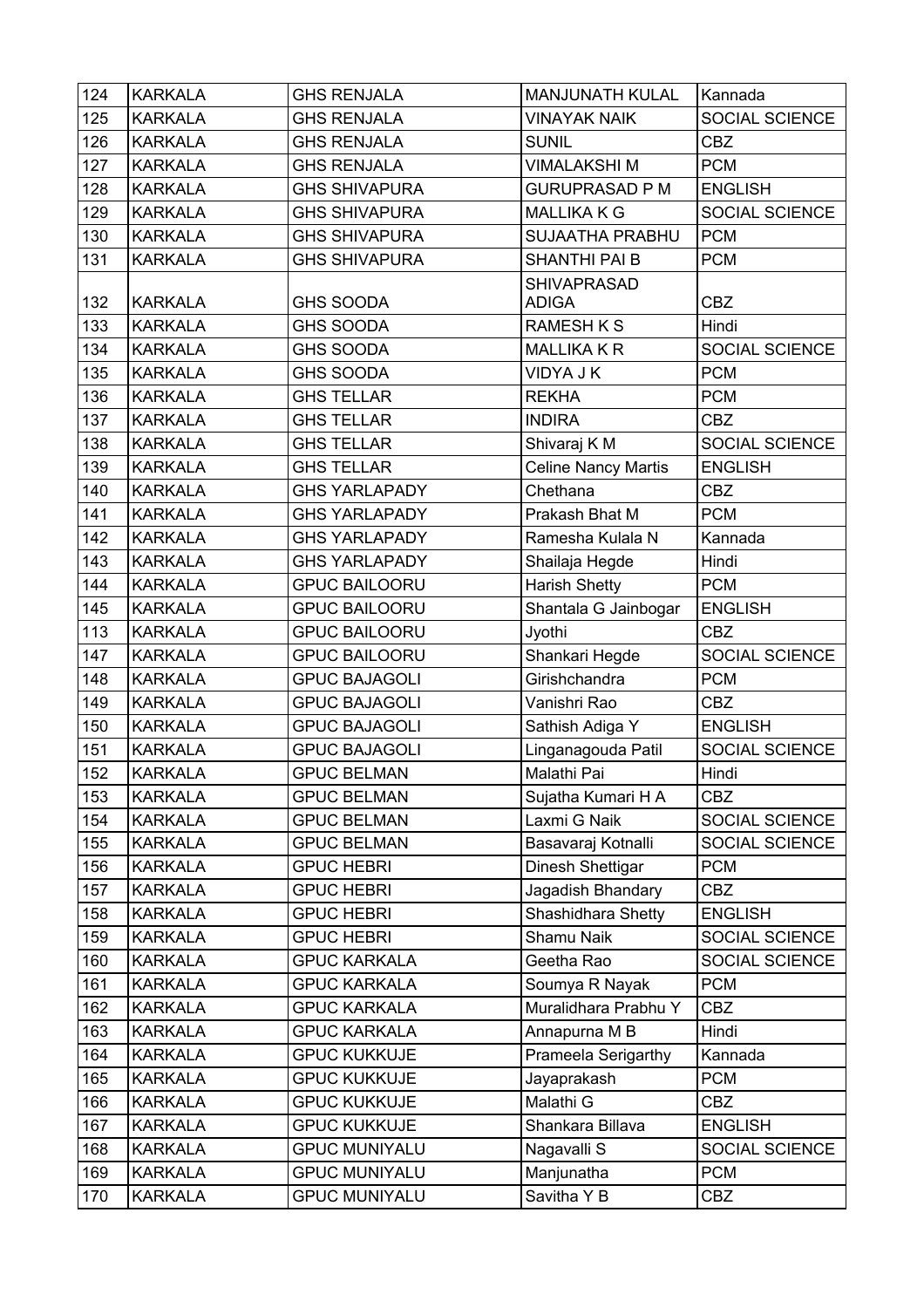| 171 | <b>KARKALA</b>   | <b>GPUC MUNIYALU</b>                     | Asha                       | <b>ENGLISH</b>        |
|-----|------------------|------------------------------------------|----------------------------|-----------------------|
| 172 | <b>KARKALA</b>   | <b>GPUC PALLI</b>                        | Kiran Kamath               | <b>CBZ</b>            |
| 173 | <b>KARKALA</b>   | <b>GPUC PALLI</b>                        | Prasad K                   | <b>PCM</b>            |
| 174 | <b>KARKALA</b>   | <b>GPUC PALLI</b>                        | Jyothi                     | SOCIAL SCIENCE        |
|     |                  |                                          | Ganesh Vishwanath          |                       |
| 175 | <b>KARKALA</b>   | <b>GPUC PALLI</b>                        | Shetty                     | <b>ENGLISH</b>        |
| 176 | <b>KARKALA</b>   | <b>GPUC SANOOR</b>                       | Girish Kumar               | <b>CBZ</b>            |
| 177 | <b>KARKALA</b>   | <b>GPUC SANOOR</b>                       | John Walder A              | SOCIAL SCIENCE        |
| 178 | <b>KARKALA</b>   | <b>GPUC SANOOR</b>                       | Laveena Melvita<br>Noronha | <b>PCM</b>            |
| 179 | <b>KARKALA</b>   | <b>GPUC SANOOR</b>                       | Purnima Prabhu             | <b>ENGLISH</b>        |
| 180 | <b>KARKALA</b>   | <b>GPUC SHIRLAL</b>                      | Narayana Poojary N         | <b>CBZ</b>            |
| 181 | <b>KARKALA</b>   | <b>GPUC SHIRLAL</b>                      | Narasimha Nayak            | <b>PCM</b>            |
| 182 | <b>KARKALA</b>   | <b>GPUC SHIRLAL</b>                      | Mahalaxmi                  | Kannada               |
| 183 | <b>KARKALA</b>   | <b>GPUC SHIRLAL</b>                      | Sumamani G                 | SOCIAL SCIENCE        |
| 184 | <b>KUNDAPURA</b> | <b>GHS ALOORU</b>                        | Sadananda Shetty K         | <b>CBZ</b>            |
| 185 | <b>KUNDAPURA</b> | <b>GHS AMASEBAIL</b>                     | Rajamanikya                | <b>PCM</b>            |
| 186 | <b>KUNDAPURA</b> | <b>GHS AMASEBAIL</b>                     | Venkataramana Kalkur       | <b>PCM</b>            |
| 187 | <b>KUNDAPURA</b> | <b>GHS AMASEBAIL</b>                     | Satish Kadam               | <b>ENGLISH</b>        |
| 188 | <b>KUNDAPURA</b> | <b>GHS AMASEBAIL</b>                     | Yogesh Kamboji             | SOCIAL SCIENCE        |
| 189 | <b>KUNDAPURA</b> | <b>GHS ARDI ALBADY</b>                   | Sumalatha                  | <b>PCM</b>            |
| 190 | <b>KUNDAPURA</b> | <b>GHS ARDI ALBADY</b>                   | Vyshali Rao G C            | <b>CBZ</b>            |
| 191 | <b>KUNDAPURA</b> | <b>GHS ARDI ALBADY</b>                   | Shrikanth Nayak            | <b>ENGLISH</b>        |
| 192 | <b>KUNDAPURA</b> | <b>GHS ARDI ALBADY</b>                   | <b>Halady Udaya Shetty</b> | Hindi                 |
| 193 | <b>KUNDAPURA</b> | <b>GHS BASRURU</b>                       | Shrikantha V               | <b>PCM</b>            |
| 194 | <b>KUNDAPURA</b> | <b>GHS BASRURU</b>                       | Kusuma V                   | <b>CBZ</b>            |
| 195 | <b>KUNDAPURA</b> | <b>GHS BASRURU</b>                       | Jayalaxmi Nayak            | <b>PCM</b>            |
| 196 | <b>KUNDAPURA</b> | <b>GHS BASRURU</b>                       | Suresh S Bhat              | <b>SOCIAL SCIENCE</b> |
| 197 | <b>KUNDAPURA</b> | <b>GHS BEEJADI</b>                       | Vittal                     | Hindi                 |
| 198 | <b>KUNDAPURA</b> | <b>GHS BEEJADI</b>                       | Balachandra Hebbar         | <b>CBZ</b>            |
|     |                  |                                          |                            |                       |
| 199 | <b>KUNDAPURA</b> | <b>GHS BEEJADI</b><br><b>GHS BEEJADI</b> | Karunakar Shetty           | Kannada               |
| 200 | <b>KUNDAPURA</b> |                                          | Radha                      | SOCIAL SCIENCE        |
| 201 | <b>KUNDAPURA</b> | <b>GHS BELOOR</b>                        | Shankara Kulala            | <b>CBZ</b>            |
| 202 | <b>KUNDAPURA</b> | <b>GHS BELOOR</b>                        | Shamasundara               | <b>PCM</b>            |
| 203 | <b>KUNDAPURA</b> | <b>GHS BELOOR</b>                        | Amrithkala                 | SOCIAL SCIENCE        |
| 204 | <b>KUNDAPURA</b> | <b>GHS BELOOR</b>                        | Rajalakshmi Rao            | <b>ENGLISH</b>        |
| 205 | <b>KUNDAPURA</b> | <b>GHS BIDKALKATTE</b>                   | <b>Helen Shalet Lewis</b>  | SOCIAL SCIENCE        |
| 206 | <b>KUNDAPURA</b> | <b>GHS BIDKALKATTE</b>                   | Deepa Shetty H             | <b>CBZ</b>            |
| 207 | <b>KUNDAPURA</b> | <b>GHS BIDKALKATTE</b>                   | Sumana                     | <b>PCM</b>            |
| 208 | <b>KUNDAPURA</b> | <b>GHS BIDKALKATTE</b>                   | Sujatha                    | SOCIAL SCIENCE        |
| 209 | <b>KUNDAPURA</b> | <b>GHS GUJJADI</b>                       | Anusha                     | <b>PCM</b>            |
| 210 | <b>KUNDAPURA</b> | <b>GHS GUJJADI</b>                       | Beeramma                   | SOCIAL SCIENCE        |
| 211 | <b>KUNDAPURA</b> | <b>GHS KALAVARA</b>                      | Ganesha Shettigar          | <b>PCM</b>            |
| 212 | <b>KUNDAPURA</b> | <b>GHS KALAVARA</b>                      | Yashoda                    | SOCIAL SCIENCE        |
| 213 | <b>KUNDAPURA</b> | <b>GHS KALAVARA</b>                      | Prathibha                  | <b>CBZ</b>            |
| 214 | <b>KUNDAPURA</b> | <b>GHS KALAVARA</b>                      | Hema                       | <b>ENGLISH</b>        |
| 215 | <b>KUNDAPURA</b> | <b>GHS KANDLURU</b>                      | Rajani S Hegde             | <b>CBZ</b>            |
| 216 | <b>KUNDAPURA</b> | <b>GHS KANDLURU</b>                      | Rathna                     | <b>ENGLISH</b>        |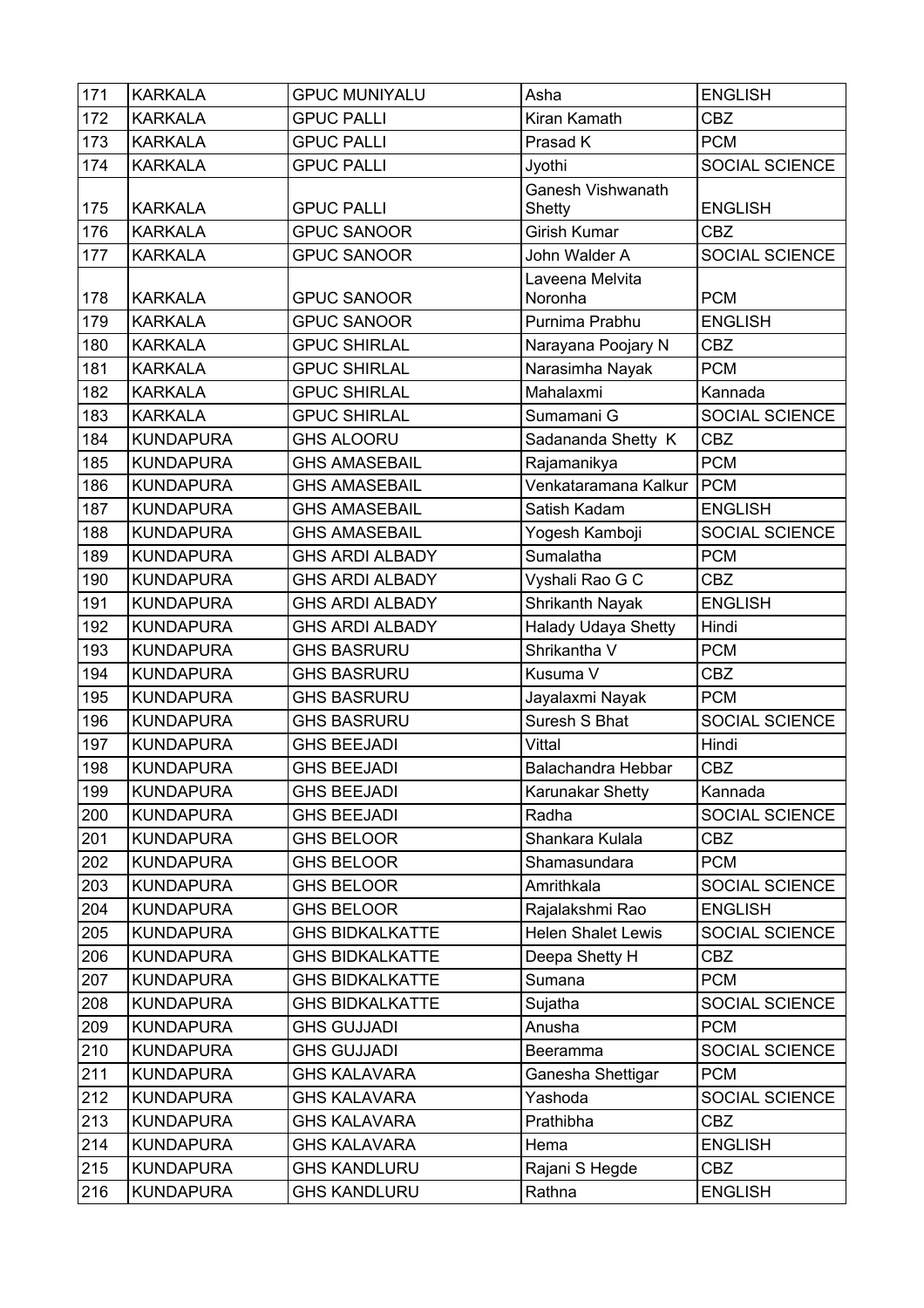| 217 | <b>KUNDAPURA</b> | <b>GHS KANDLURU</b>                    | Archana Shedthi             | SOCIAL SCIENCE        |
|-----|------------------|----------------------------------------|-----------------------------|-----------------------|
| 218 | <b>KUNDAPURA</b> | <b>GHS KEDURU</b>                      | Rashmi A S                  | <b>ENGLISH</b>        |
| 219 | <b>KUNDAPURA</b> | <b>GHS KEDURU</b>                      | Deepavathi                  | <b>PCM</b>            |
| 220 | <b>KUNDAPURA</b> | <b>GHS KEDURU</b>                      | Niranjan Nayak              | <b>CBZ</b>            |
| 221 | <b>KUNDAPURA</b> | <b>GHS KONI</b>                        | Akshatha K                  | <b>PCM</b>            |
| 222 | <b>KUNDAPURA</b> | <b>GHS KONI</b>                        | Prameela H                  | <b>CBZ</b>            |
| 223 | <b>KUNDAPURA</b> | <b>GHS KONI</b>                        | <b>Bharati Nayak</b>        | Kannada               |
| 224 | <b>KUNDAPURA</b> | <b>GHS KONI</b>                        | Akhila Kumari M             | SOCIAL SCIENCE        |
| 225 | <b>KUNDAPURA</b> | <b>GHS MARAVANTHE</b>                  | Shridhara Bhat              | <b>CBZ</b>            |
| 226 | <b>KUNDAPURA</b> | <b>GHS SIDDAPURA</b>                   | Nagaraj Shetty              | <b>PCM</b>            |
| 227 | <b>KUNDAPURA</b> | <b>GHS SIDDAPURA</b>                   | Udaya                       | <b>ENGLISH</b>        |
| 228 | <b>KUNDAPURA</b> | <b>GHS SIDDAPURA</b>                   | Sanathkumar                 | <b>CBZ</b>            |
| 229 | <b>KUNDAPURA</b> | <b>GHS SIDDAPURA</b>                   | Narasimha                   | <b>SOCIAL SCIENCE</b> |
| 230 | <b>KUNDAPURA</b> | <b>GHS TALLURU</b>                     | Saritha <sub>S</sub>        | <b>PCM</b>            |
| 231 | <b>KUNDAPURA</b> | <b>GHS TALLURU</b>                     | Radha                       | SOCIAL SCIENCE        |
| 232 | <b>KUNDAPURA</b> | <b>GHS UPPINAKUDRU</b>                 | Bhaskar Maiya M             | <b>CBZ</b>            |
| 233 | <b>KUNDAPURA</b> | <b>GHS VADERAHOBLI</b>                 | Channayya U                 | <b>CBZ</b>            |
| 234 | <b>KUNDAPURA</b> | <b>GHS VADERAHOBLI</b>                 | Narayana Shetty             | <b>PCM</b>            |
| 235 | <b>KUNDAPURA</b> | <b>GHS VADERAHOBLI</b>                 | Tejaswini Gaonkar           | <b>PCM</b>            |
| 236 | <b>KUNDAPURA</b> | <b>GHS VADERAHOBLI</b>                 | Manjunath Hebbar            | <b>SOCIAL SCIENCE</b> |
| 237 | <b>KUNDAPURA</b> | <b>GHS VAKWADI</b>                     | Ganesh                      | <b>ENGLISH</b>        |
| 238 | <b>KUNDAPURA</b> | <b>GHS VAKWADI</b>                     | Dharma Naik                 | <b>SOCIAL SCIENCE</b> |
| 239 | <b>KUNDAPURA</b> | <b>GHS VAKWADI</b>                     | Krishna Devadiga            | <b>PCM</b>            |
| 240 | <b>KUNDAPURA</b> | <b>GHS VAKWADI</b>                     | <b>Bharathi N</b>           | <b>CBZ</b>            |
| 241 | <b>KUNDAPURA</b> | <b>GHS VANDSE</b>                      | Santhoshkumar Shetty        | <b>PCM</b>            |
| 242 | <b>KUNDAPURA</b> | <b>GPUC HALADI</b>                     | Shripathi Aithal K          | <b>PCM</b>            |
| 243 | <b>KUNDAPURA</b> | <b>GPUC HALADI</b>                     | Ganapathi                   | <b>ENGLISH</b>        |
| 244 | <b>KUNDAPURA</b> | <b>GPUC HALADI</b>                     | Nagendra                    | SOCIAL SCIENCE        |
| 245 | <b>KUNDAPURA</b> | <b>GPUC HOSANGADI</b>                  | <b>Praveen Kumar Shetty</b> | Hindi                 |
| 246 | <b>KUNDAPURA</b> | <b>GPUC HOSANGADY</b>                  | Ashoka                      | <b>PCM</b>            |
| 247 | <b>KUNDAPURA</b> | <b>GPUC HOSANGADY</b>                  | Gopal Somayaji              | <b>ENGLISH</b>        |
| 248 | <b>KUNDAPURA</b> | <b>GPUC HOSANGADY</b>                  | Pushpavathi                 | SOCIAL SCIENCE        |
| 249 | <b>KUNDAPURA</b> | <b>GPUC KOTESHWARA</b>                 | Divya Prabha S              | <b>PCM</b>            |
| 250 | <b>KUNDAPURA</b> | <b>GPUC KOTESHWARA</b>                 | Sandhya U                   | <b>CBZ</b>            |
| 251 | <b>KUNDAPURA</b> | <b>GPUC KOTESHWARA</b>                 | Anuradha                    | <b>ENGLISH</b>        |
| 252 | <b>KUNDAPURA</b> | <b>GPUC KOTESHWARA</b>                 | Vani U                      | SOCIAL SCIENCE        |
| 253 | <b>KUNDAPURA</b> | <b>GPUC KUNDAPURA</b>                  | Gayathri Adiga              | <b>PCM</b>            |
| 254 | <b>KUNDAPURA</b> | <b>GPUC KUNDAPURA</b>                  | Sujatha B                   | CBZ                   |
| 255 | <b>KUNDAPURA</b> | <b>GPUC KUNDAPURA</b>                  | Yashwant S Hulswar          | <b>ENGLISH</b>        |
| 256 | <b>KUNDAPURA</b> | <b>GPUC KUNDAPURA</b>                  | Pradeep Kumar               | SOCIAL SCIENCE        |
| 257 | <b>KUNDAPURA</b> | GPUC SHANKARANARAYANA Prashanth Kumar  |                             | <b>ENGLISH</b>        |
| 258 | <b>KUNDAPURA</b> | GPUC SHANKARANARAYANA Udaykumar Shetty |                             | <b>PCM</b>            |
| 259 | <b>KUNDAPURA</b> | GPUC SHANKARANARAYANA Chandra Kulal    |                             | <b>CBZ</b>            |
| 260 | <b>KUNDAPURA</b> | GPUC SHANKARANARAYANA Jyothi           |                             | SOCIAL SCIENCE        |
| 261 | <b>KUNDAPURA</b> | <b>GPUC THEKKATTE</b>                  | Surekha Shenoy B            | <b>PCM</b>            |
| 262 | <b>KUNDAPURA</b> | <b>GPUC THEKKATTE</b>                  | Vanishree K                 | <b>CBZ</b>            |
| 263 | <b>KUNDAPURA</b> | <b>GPUC THEKKATTE</b>                  | Santhosh                    | SOCIAL SCIENCE        |
| 264 | <b>KUNDAPURA</b> | <b>GPUC UPPUNDA</b>                    | Keshava Naik                | <b>ENGLISH</b>        |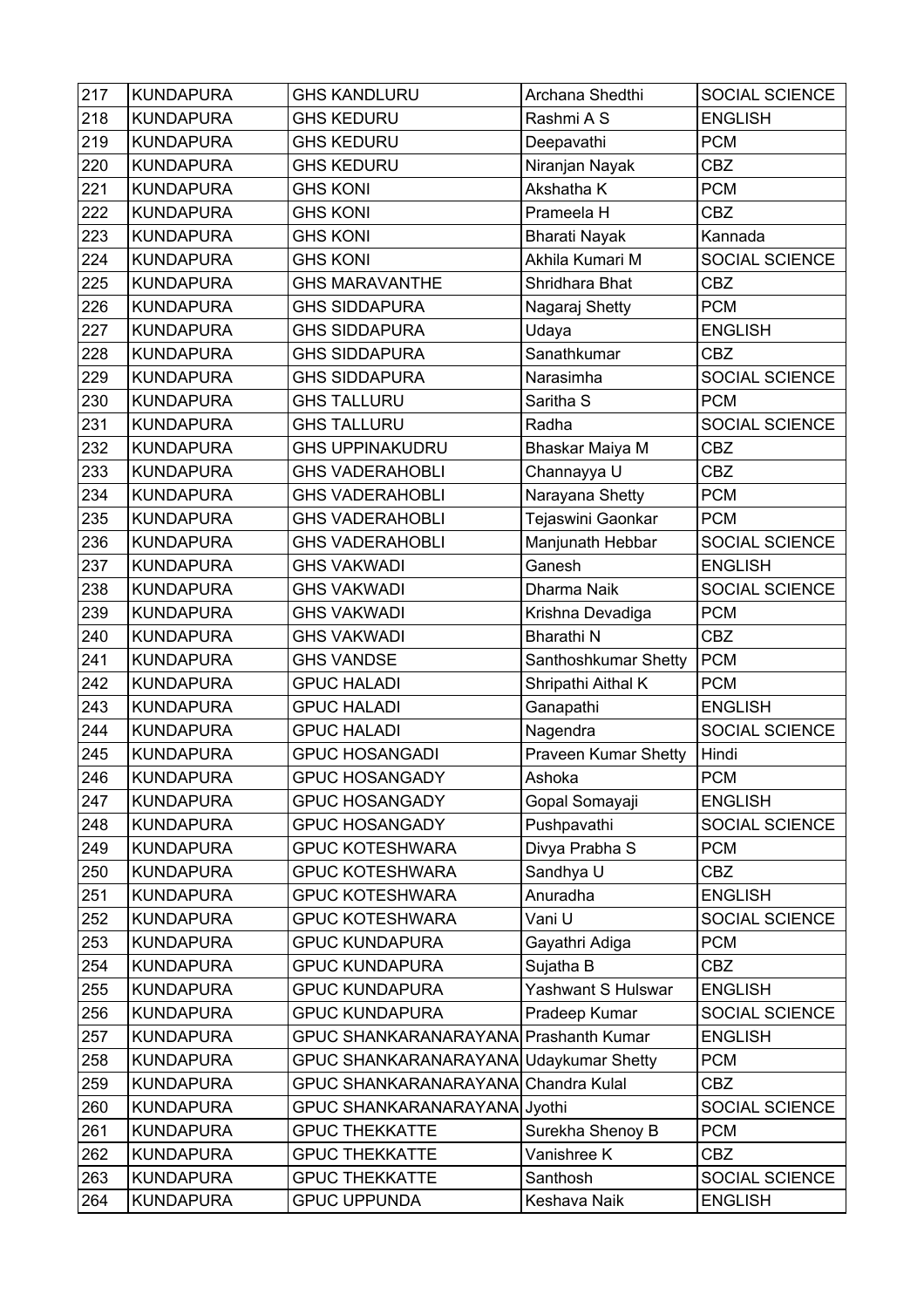| 265 | <b>UDUPI</b> | <b>GHS AJJARKADU</b>        | Prathima             | <b>PCM</b>     |
|-----|--------------|-----------------------------|----------------------|----------------|
| 266 | <b>UDUPI</b> | <b>GHS AJJARKADU</b>        | Rashmi HT            | <b>CBZ</b>     |
| 267 | <b>UDUPI</b> | <b>GHS AJJARKADU</b>        | Savitha              | <b>ENGLISH</b> |
| 268 | <b>UDUPI</b> | <b>GHS AJJARKADU</b>        | Shalini N Shetty     | SOCIAL SCIENCE |
| 269 | <b>UDUPI</b> | <b>GHS AVARSE</b>           | Shamili              | <b>ENGLISH</b> |
| 270 | <b>UDUPI</b> | <b>GHS BELAPU</b>           | Rashmi H             | <b>PCM</b>     |
| 271 | <b>UDUPI</b> | <b>GHS BELAPU</b>           | Ashalatha B          | <b>CBZ</b>     |
| 272 | <b>UDUPI</b> | <b>GHS BELAPU</b>           | Shakeela M Momin     | Kannada        |
| 273 | <b>UDUPI</b> | <b>GHS BELAPU</b>           | Vimala Kumari        | SOCIAL SCIENCE |
| 274 | <b>UDUPI</b> | <b>GHS GUNDMI</b>           | Gayathridevi M       | <b>PCM</b>     |
| 275 | <b>UDUPI</b> | <b>GHS GUNDMI</b>           | Shaila H Nayak       | Kannada        |
| 276 | <b>UDUPI</b> | <b>GHS HANUMANTHANAGARA</b> | Dayavathi            | <b>CBZ</b>     |
| 277 | <b>UDUPI</b> | <b>GHS HANUMANTHANAGARA</b> | Pushpa               | <b>ENGLISH</b> |
| 278 | <b>UDUPI</b> | <b>GHS INDIRA NAGAR</b>     | Ashalatha Kumari K   | <b>PCM</b>     |
| 279 | <b>UDUPI</b> | <b>GHS INDIRA NAGAR</b>     | Jayanthi Shedthi     | <b>CBZ</b>     |
| 280 | <b>UDUPI</b> | <b>GHS INDIRA NAGAR</b>     | Bhavya G Vaidya      | <b>ENGLISH</b> |
| 281 | <b>UDUPI</b> | <b>GHS INDIRA NAGAR</b>     | Manjunath S          | SOCIAL SCIENCE |
| 282 | <b>UDUPI</b> | <b>GHS KUKKEHALLI</b>       | Surekha Shetty       | SOCIAL SCIENCE |
| 283 | <b>UDUPI</b> | <b>GHS MALPE</b>            | Pushpalatha          | <b>PCM</b>     |
| 284 | <b>UDUPI</b> | <b>GHS MALPE</b>            | Ananda Mogera        | <b>ENGLISH</b> |
| 285 | <b>UDUPI</b> | <b>GHS MALPE</b>            | Suresh Nayak         | <b>CBZ</b>     |
| 286 | <b>UDUPI</b> | <b>GHS MALPE</b>            | Vijayalaxmi R Nayak  | SOCIAL SCIENCE |
| 287 | <b>UDUPI</b> | <b>GHS MANIPURA</b>         | Rajesha A Bangera    | SOCIAL SCIENCE |
| 288 | <b>UDUPI</b> | <b>GHS MANIPURA</b>         | Sowmya U A           | <b>PCM</b>     |
| 289 | <b>UDUPI</b> | <b>GHS MANIPURA</b>         | Nagaraj Moger        | Kannada        |
| 290 | <b>UDUPI</b> | <b>GHS MANIPURA</b>         | Sushma N             | <b>CBZ</b>     |
| 291 | <b>UDUPI</b> | <b>GHS MANURU KOTA</b>      | Harshitha            | <b>PCM</b>     |
| 292 | <b>UDUPI</b> | <b>GHS RAJEEVANAGARA</b>    | Gangadhara           | <b>ENGLISH</b> |
| 293 | <b>UDUPI</b> | <b>GHS RAJEEVANAGARA</b>    | Jyothi M N           | <b>PCM</b>     |
| 294 | <b>UDUPI</b> | <b>GHS RAJEEVANAGARA</b>    | Prakash Prabhu       | CBZ            |
|     |              |                             | Divakar Ganapati     |                |
| 295 | <b>UDUPI</b> | <b>GHS RAJEEVANAGARA</b>    | Nayak                | SOCIAL SCIENCE |
| 296 | <b>UDUPI</b> | <b>GHS SHETTIBETTU</b>      | Mallika              | <b>PCM</b>     |
| 297 | <b>UDUPI</b> | <b>GHS SHETTIBETTU</b>      | Veena                | <b>CBZ</b>     |
| 298 | <b>UDUPI</b> | <b>GHS VOLKADU</b>          | Chithra Shenoy B     | <b>PCM</b>     |
| 299 | <b>UDUPI</b> | <b>GHS VOLKADU</b>          | Suguna M             | <b>CBZ</b>     |
| 300 | <b>UDUPI</b> | <b>GHS VOLKADU</b>          | <b>Bharathi Naik</b> | SOCIAL SCIENCE |
| 301 | <b>UDUPI</b> | <b>GHS YERMALU THENKA</b>   | Gopala               | <b>CBZ</b>     |
| 302 | <b>UDUPI</b> | <b>GHS YERMALU THENKA</b>   | Surekha M            | <b>PCM</b>     |
| 303 | <b>UDUPI</b> | <b>GHS YERMALU THENKA</b>   | Neelavati G Naik     | Kannada        |
| 304 | <b>UDUPI</b> | <b>GHS YERMALU THENKA</b>   | Yashodha             | <b>ENGLISH</b> |
| 305 | <b>UDUPI</b> | <b>GIRLS GPUC UDUPI</b>     | Nagaratna G Bhagwat  | <b>PCM</b>     |
| 306 | <b>UDUPI</b> | <b>GIRLS GPUC UDUPI</b>     | Kavitha              | <b>CBZ</b>     |
| 307 | <b>UDUPI</b> | <b>GIRLS GPUC UDUPI</b>     | Pratibha R Udiavar   | <b>ENGLISH</b> |
| 308 | <b>UDUPI</b> | <b>GPUC GOLIYANGADI</b>     | Kiran S V            | <b>ENGLISH</b> |
| 309 | <b>UDUPI</b> | <b>GPUC HEJAMADI</b>        | Deepa N Udupa        | <b>CBZ</b>     |
| 310 | <b>UDUPI</b> | <b>GPUC HEJAMADI</b>        | Geetha Shetty        | SOCIAL SCIENCE |
| 311 | <b>UDUPI</b> | <b>GPUC HEJAMADI</b>        | Sujatha Kumari K     | <b>PCM</b>     |